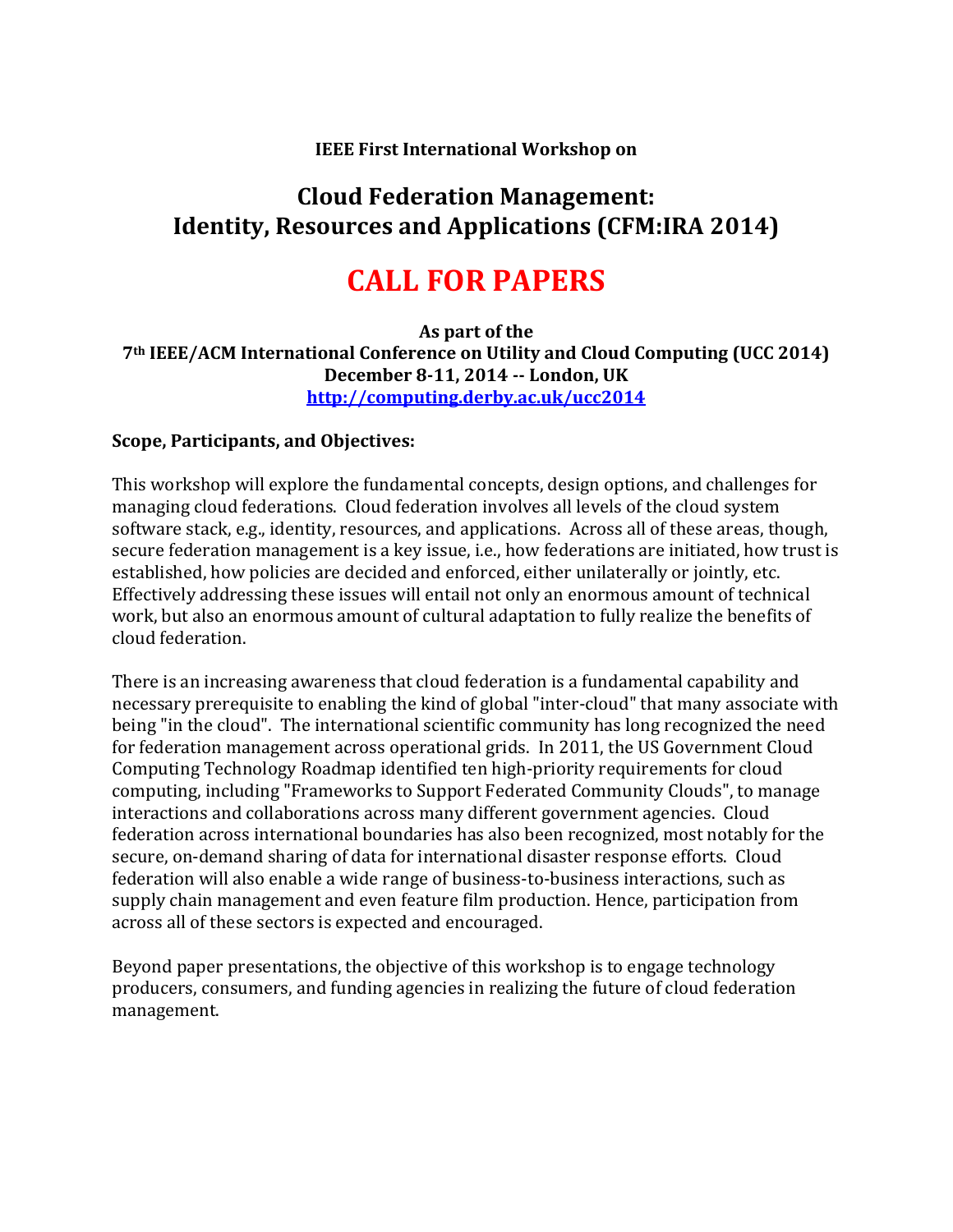## **The Workshop topics include (but are not limited to) the following:**

- Federated Identity Management
- Federated Resource Management
- Identity Attribute Management
- Delegation of Trust
- Trust Federations
- Broker/Proxy Approaches
- Authorization Attribute Name Space Management
- Software-Defined Networks to support Cloud Fed Management
- Big Data Management in Federated Environments
- Mobile Federated Environments
- Testbeds and Experimental Results
- Federation Standards
- Governance and Regulatory Issues
- Adoption Challenges and Strategies

## **Paper Submissions:**

Authors are invited to submit papers electronically through *<EasyChair>.*

All accepted workshop papers will be published as part of the UCC conference proceedings. Workshop papers have a maximum of 6 pages in length in IEEE format. At least one author of each paper must register for the workshop. Submitted papers must represent original unpublished research that is not currently under review for any other conference or journal. Papers not following these guidelines will be rejected without review and further action may be taken, including (but not limited to) notifications sent to the heads of the institutions of the authors and sponsors of the conference.

#### **Important Dates:**

Workshop paper submission: 1 August 2014 Notification of Acceptance: 29 August 2014 Proceedings-ready Copy: *<??>* September 2014 *<depends on main conference>*

## **Workshop Organizers:**

**Dr. Craig A. Lee**, lee@aero.org Senior Scientist, The Aerospace Corporation Board Member, Open Grid Forum

**David Bernstein**, david@cloudstrategypartners.com Managing Director, Cloud Strategy Partners, LLC Founder/Chairman, IEEE P2302: Standard for Intercloud Interoperability and Federation Chief Architect, IEEE Global Intercloud Testbed Project